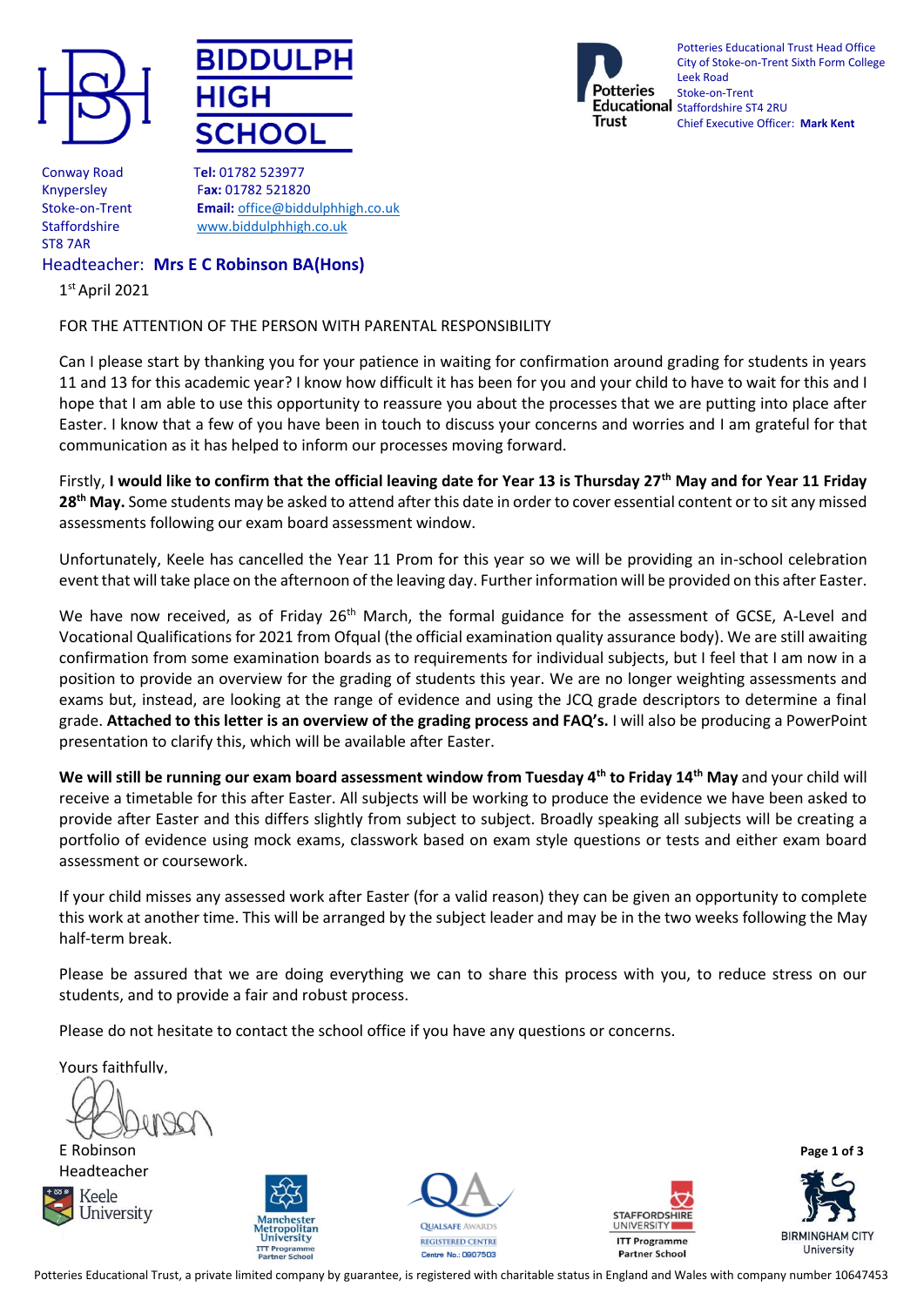# **Teacher Assessed Grades: Outline, key dates and FAQs**

### **Teacher Assessed Grades Rationale:**

- The grades submitted to exam boards must reflect a fair, reasonable, and carefully considered judgement of the student's performance across a range of evidence, on the curriculum content that they have been taught.
- Students and parents should be 'connected' to the grades that they receive on results day, understand how those grades have been reached and be able to clearly plan their next steps and confidently transition into post-16 or post-18 provision.
- The use of exam board assessments and mock examinations can contribute to the final grading but will not be the sole determinant of the final grade. All subjects have been asked to consider what evidence will be produced and this should be as consistent as possible across the group of students to ensure fairness.
- Although these are called 'Teacher Assessed Grades' it will not be the sole responsibility of a single teacher to determine the grades. There will be a clear and transparent process through which a grade will be determined. Moderation inside and outside of Biddulph High School will take place to ensure fairness and consistency.

### **Assessment Evidence:**

Evidence should be based on content covered, should reflect the assessment objectives from the exam board, and subjects will provide a clear overview of how assessment will be/has been marked and moderated. We will ensure that we are as unbiased as possible, but the range and amount of evidence could vary between subjects. We will be flexible where some students have missed particular assessments, through no fault of their own, and may substitute other evidence if available.

*Centres should be confident that work produced is the student's own and that the student has not been given inappropriate levels of support to complete it, either in the centre, at home or with an external tutor. Exam boards will investigate instances where it appears that evidence is not authentic. (Ofqual Guidance, 26.03.21).*

Please be aware that the examination boards have made it clear that students and parents should not attempt to influence the grades that are awarded by pressuring school staff. If I feel this is happening, then we are obliged to report it to the examination board as a case of malpractice. Please trust us and our ability to run a fair and robust process. No single teacher is responsible for awarding grades. All grading will go through a system of collection, moderation, and quality assurance.

#### **Key Dates:**

| Date                                                   | What is happening?                                                                      |
|--------------------------------------------------------|-----------------------------------------------------------------------------------------|
| Monday 19 <sup>th</sup> April                          | Return to school following the Easter break                                             |
| By Friday 23rd April                                   | Receive the exam board assessment timetable                                             |
| Tuesday 4 <sup>th</sup> – Friday 14 <sup>th</sup> May  | Exam Board Assessment Window                                                            |
| Thursday 27 <sup>th</sup> May                          | Year 13 official Leaving Day                                                            |
| Friday 28 <sup>th</sup> May                            | Year 11 official Leaving Day                                                            |
| Friday 18 <sup>th</sup> June                           | Final submission of Teacher Assessed Grades                                             |
| Tuesday 6 <sup>th</sup> -Thursday 8 <sup>th</sup> July | Year 11 Induction to Biddulph High Sixth Form                                           |
| Friday 9 <sup>th</sup> July                            | Year 11 Sixth Form enrolment                                                            |
| Tuesday 10 <sup>th</sup> August                        | A-Level and L3 BTEC/Vocational Results Day - school open from 8.30am                    |
| Thursday 12 <sup>th</sup> August                       | GCSE and L2 BTEC/Vocational Results Day - School opens at 9.00am                        |
|                                                        | Sixth Form second Enrolment Day (for those not enrolled on Friday 9 <sup>th</sup> July) |